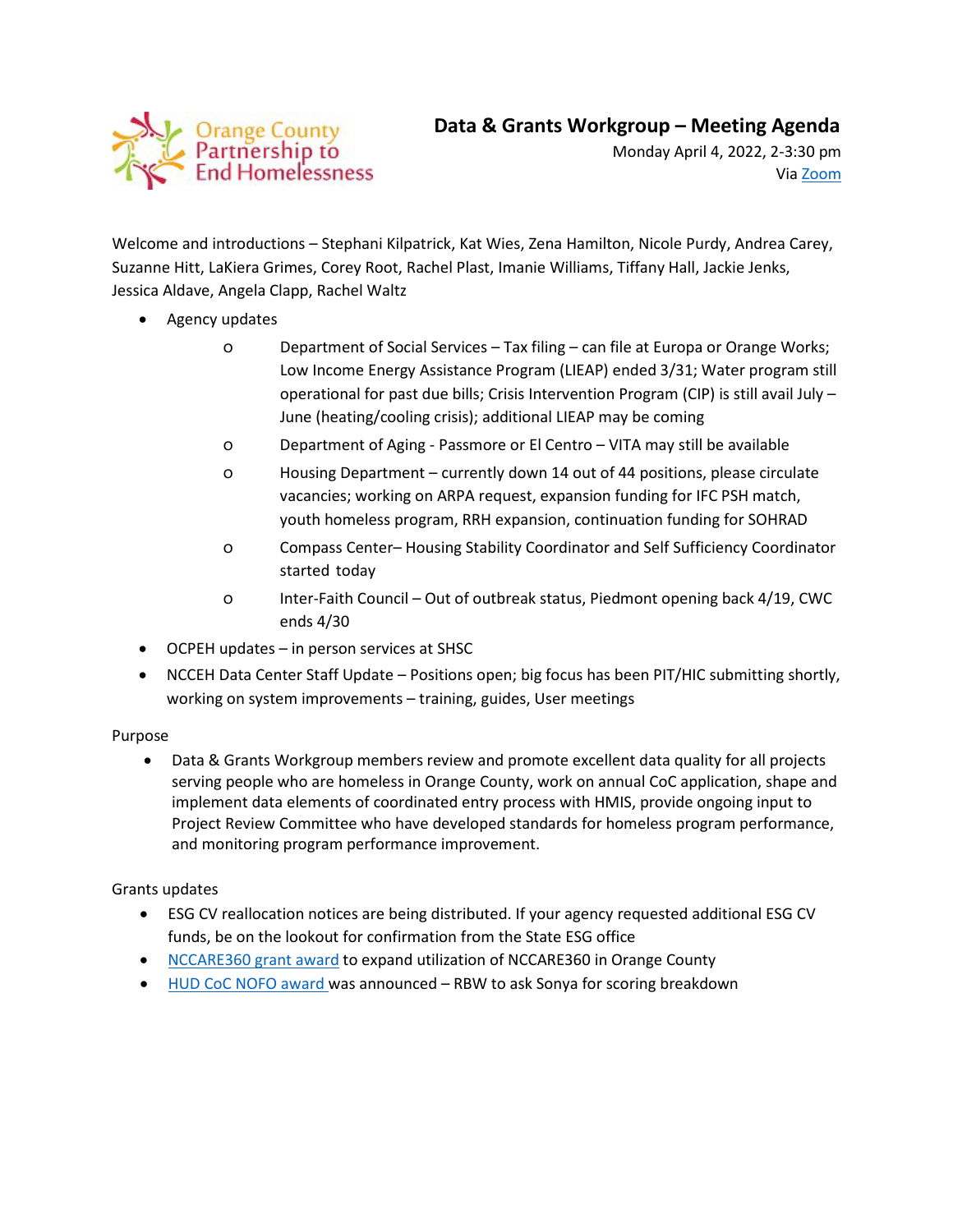| Agency                                    | <b>Project</b>                                               | <b>Status</b> | <b>Funding Rec.</b> | <b>Funding</b><br><b>Awarded</b> |
|-------------------------------------------|--------------------------------------------------------------|---------------|---------------------|----------------------------------|
| The Women's Center, dba Compass<br>Center | RRH for DV Survivors and their Families -<br><b>DV Bonus</b> | <b>New</b>    | \$50,000            | \$52,232                         |
| Inter-Faith Council for Social Service    | <b>IFC PSH Consolidation Renewal</b>                         | Renewal       | \$323,645           | \$335,741                        |
| <b>Orange County</b>                      | RRH Project FY 2021 New                                      | <b>New</b>    | \$161,920           | \$161,920                        |
| The Women's Center, dba Compass<br>Center | RRH for DV Survivors and their Families                      | Renewal       | \$51,872            | \$52,652                         |
| The Women's Center, dba Compass<br>Center | RRH for DV Survivors and their Families -<br><b>New</b>      | <b>New</b>    | \$2,324             | \$2,324                          |
| <b>Orange County</b>                      | SSO - Coordinated Entry Renewal                              | Renewal       | \$130,000           | \$130,000                        |
| <b>Orange County</b>                      | SSO - Coordinated Entry Renewal<br>Expansion                 | <b>New</b>    | \$11,764            | \$61,764                         |
| <b>Orange County</b>                      | SSO - Coordinated Entry Renewal<br>Expansion                 |               | \$86,576            |                                  |
| <b>Community Link</b>                     | Community Link Orange PSH                                    | Renewal       | S0                  |                                  |
| <b>Orange County</b>                      | Orange County 2021 Planning Grant                            | <b>New</b>    | n/a                 | \$21,946                         |
| <b>TOTAL funding request</b>              |                                                              |               | \$818,101           | \$818,579                        |

## Bringing It Home Conference

The 2022 [Bringing It Home conference](https://nchousing.org/bringing-it-home-2022/) will be held remotely on May 10 - 11, 2022. Registration is now open and programs can use ESG funds for registration

Project Review Committee

- Purpose
	- o Provide Agency/Programs overview
	- o Review HUD data from July 2020 June 2021
	- o Opportunity to share broader program scope

## Local Scorecard

- What's included for renewals
	- o Data Performance Measures
	- o Data Serving High Need Population
	- o Spending report
	- o Participation in CoC Coordinated Entry
	- o Participation in CoC meeting attendance HOME Committee, CE Planning and Leadership Team
	- o Equity Factors
	- o Low Barrier / Housing First
- What's included for new projects
	- o Experience providing services
	- o Service design
	- o Timeliness
	- o Financial stability